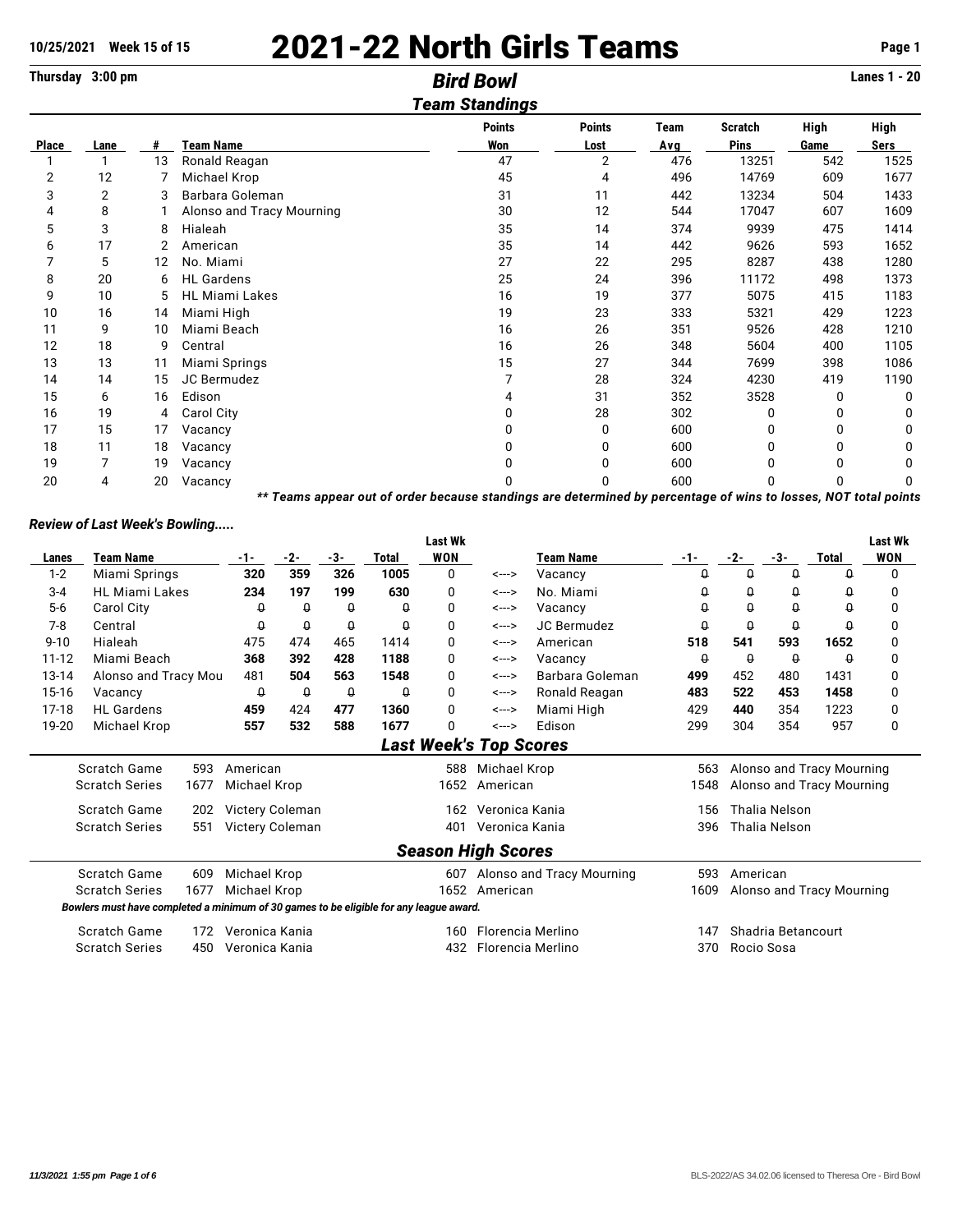**10/25/2021 Week 15 of 15 2021-22 North Girls Teams Page 2**

| <b>Team Rosters</b> |                               |     |                 |          |          |     |       |     |              |                     |              |                          |     |                                   |
|---------------------|-------------------------------|-----|-----------------|----------|----------|-----|-------|-----|--------------|---------------------|--------------|--------------------------|-----|-----------------------------------|
| ID#                 | Name                          | Avg | Real<br>Average | Pins Gms |          | -1- | $-2-$ | -3- | <b>Total</b> | <b>High</b><br>Game | High<br>Sers | <b>Book</b><br>Avg       |     | <b>Most Improved</b><br>Avg $+/-$ |
|                     | 1 - Alonso and Tracy Mourning |     |                 |          |          |     |       |     |              |                     |              |                          |     |                                   |
| 81                  | Veronica Kania                | 126 | 126             | 4560     | 36       | 112 | 127   | 162 | 401          | 172                 | 450          |                          | 123 | $+3.67$                           |
| 2                   | Rocio Sosa                    | 104 | 104             | 3457     | 33       | 101 | 137   | 132 | 370          | 137                 | 370          |                          | 99  | $+5.76$                           |
| 4                   | Shadria Betancourt            | 96  | 96              | 2993     | 31       | 98  | 74    |     | 172          | 147                 | 337          |                          | 99  | $-2.45$                           |
| 101                 | Jenny Fanor                   | 98  | 98              | 2552     | 26       |     |       | 123 | 123          | 127                 | 319          | $\overline{\phantom{a}}$ | 95  | $+3.15$                           |
| 102                 | Nicolette Varjo               | 120 |                 | 0        | 0        |     |       |     | 0            | 0                   | 0            |                          |     |                                   |
| 103                 | <b>Maribel Morales</b>        | 82  | 82              | 1892     | 23       | 78  | 84    | 72  | 234          | 116                 | 255          |                          | 82  | $+0.26$                           |
| 104                 | Saunetha Esterlin             | 120 |                 | 0        | 0        |     |       |     | 0            | $\bf{0}$            | 0            |                          |     |                                   |
| 105                 | Janelle Prophete              | 120 |                 | 0        | 0        |     |       |     | 0            | 0                   | 0            |                          |     |                                   |
| 197                 | Cynthia Pajuelo               | 83  | 83              | 1593     | 19       | 92  | 82    | 74  | 248          | 112                 | 281          |                          | 82  | $+1.84$                           |
| 2 - American        |                               |     |                 |          |          |     |       |     |              |                     |              |                          |     |                                   |
| 83                  | Laura Brizuela                | 93  | 93              | 1123     | 12       | 110 | 89    | 118 | 317          | 118                 | 317          |                          | 93  | $+0.58$                           |
| 84                  | Darlene Colas                 | 79  | 79              | 1505     | 19       | 83  | 81    | 98  | 262          | 118                 | 262          |                          | 79  | $+0.21$                           |
| 90                  | Leisy Castillo                | 53  | 53              | 322      | 6        |     |       |     | 0            | 73                  | 128          |                          |     |                                   |
| 91                  | Yvana Medina                  | 67  | 67              | 407      | 6        |     |       |     | 0            | 86                  | 181          |                          |     |                                   |
| 92                  | Victery Coleman               | 150 | 150             | 3161     | 21       | 149 | 202   | 200 | 551          | 216                 | 551          | $\overline{\phantom{a}}$ | 147 | $+3.52$                           |
| 93                  | Nicole Marte                  | 68  | 68              | 681      | 10       |     |       |     | 0            | 93                  | 230          |                          |     |                                   |
| 172                 | Yaritza Castro                | 56  | 56              | 280      | 5        |     |       |     | 0            | 72                  | 155          |                          |     |                                   |
| 182                 | Keisha Hernandez              | 72  | 72              | 729      | 10       | 84  | 87    | 69  | 240          | 117                 | 240          |                          |     |                                   |
| 183                 | Kierra Donaldson              | 67  | 67              | 474      | 7        |     |       |     | 0            | 86                  | 150          |                          |     |                                   |
| 185                 | Katherine Oserie              | 48  | 48              | 195      | 4        |     |       |     | 0            | 68                  | 97           |                          |     |                                   |
| 191                 | Victoria Padilla              | 46  | 46              | 93       | 2        |     |       |     | 0            | 55                  | 55           |                          |     |                                   |
| 205                 | Megan Alicia                  | 94  | 94              | 282      | 3        | 92  | 82    | 108 | 282          | 108                 | 282          |                          |     |                                   |
|                     | 3 - Barbara Goleman           |     |                 |          |          |     |       |     |              |                     |              |                          |     |                                   |
| 12                  | Alexa Llovet                  | 99  | 99              | 2586     | 26       | 97  | 99    | 101 | 297          | 120                 | 331          |                          | 97  | $+2.46$                           |
| 95                  | Miranda Cabarga               | 84  | 84              | 1778     | 21       | 111 | 70    | 89  | 270          | 111                 | 283          | $\overline{\phantom{a}}$ | 85  | $-0.33$                           |
| 87                  | Andrea Vazquez                | 85  | 85              | 1877     | 22       | 76  | 61    | 88  | 225          | 146                 | 357          |                          | 82  | $+3.32$                           |
| 86                  | Kaitlyn Ramos                 | 110 | 110             | 2648     | 24       | 123 | 121   | 104 | 348          | 144                 | 385          |                          | 110 | $+0.33$                           |
| 96                  | Sabrina Chacon                | 64  | 64              | 192      | 3        |     |       |     | 0            | 81                  | 81           |                          |     |                                   |
| 97                  | Ahara Arias                   | 70  | 70              | 212      | 3        |     |       |     | 0            | 80                  | 132          |                          |     |                                   |
| 98                  | Francesca Jovine              | 79  | 79              | 636      | 8        |     |       |     | 0            | 93                  | 261          |                          |     |                                   |
| 99                  | Sophia Richardson             | 85  | 85              | 256      | 3        |     |       |     | 0            | 92                  | 182          |                          |     |                                   |
| 13                  | Katherine Picado              | 80  | 80              | 1606     | 20       | 92  | 101   | 98  | 291          | 101                 | 291          |                          | 77  | $+3.30$                           |
| 100                 | Victoria Lora                 | 57  | 57              | 515      | 9        |     |       |     | 0            | 86                  | 148          |                          |     |                                   |
|                     | 15 Abigail Vinces             | 69  | 69              | 558      | 8        |     |       |     | 0            | 90                  | 214          |                          |     |                                   |
| 204                 | Kaitlyn Picado                | 123 | 123             | 370      | 3        |     |       |     | 0            | 131                 | 370          |                          |     |                                   |
| 4 - Carol City      |                               |     |                 |          |          |     |       |     |              |                     |              |                          |     |                                   |
|                     | 94 Jamie Carter               | 97  | 97              | 1952     | 20       | 83  | 97    | 88  | 268          | 136                 | 342          |                          | 96  | $+1.60$                           |
| 137                 | JaNiah McMillan               | 120 |                 | 0        | $\bf{0}$ |     |       |     | 0            | $\boldsymbol{0}$    | $\pmb{0}$    |                          |     |                                   |
| 200                 | <b>Fidelity Pearson</b>       | 85  | 85              | 772      | 9        | 81  | 120   | 109 | 310          | 120                 | 310          |                          |     |                                   |
|                     | 5 - HL Miami Lakes            |     |                 |          |          |     |       |     |              |                     |              |                          |     |                                   |
|                     | 106 Ashande Edwards           | 54  | 54              | 434      | 8        | 69  | 44    | 53  | 166          | 74                  | 166          |                          |     |                                   |
| 107                 | <b>Bernice Pierre-George</b>  | 89  | 89              | 802      | 9        |     |       |     | 0            | 110                 | 299          |                          |     |                                   |
| 108                 | Alexandria Williams           | 86  | 86              | 955      | 11       | 73  | 71    | 80  | 224          | 131                 | 285          |                          |     |                                   |
| 73                  | Patricia Carrillo             | 77  | 77              | 467      | 6        |     |       |     | 0            | 101                 | 234          |                          |     |                                   |
| 109                 | Joycelyn Feliciano            | 71  | 71              | 502      | 7        |     |       |     | 0            | 99                  | 241          |                          |     |                                   |
| 110                 | Sofia Curci                   | 75  | 75              | 1057     | 14       |     |       |     | 0            | 99                  | 268          | $\overline{\phantom{0}}$ | 74  | $+1.50$                           |
| 111                 | Venessa Carrasquillo          | 64  | 64              | 453      | 7        |     |       |     | 0            | 91                  | 231          |                          |     |                                   |
| 112                 | <b>Kelly Rivas</b>            | 54  | 54              | 218      | 4        |     |       |     | 0            | 68                  | 166          |                          |     |                                   |
| 194                 | Darjanara Gonzalez            | 80  | 80              | 1207     | 15       | 92  | 82    | 66  | 240          | 124                 | 287          |                          | 80  | $+0.47$                           |
|                     | 196 Angel Smith               | 71  | 71              | 426      | 6        |     |       |     | 0            | 95                  | 220          |                          |     |                                   |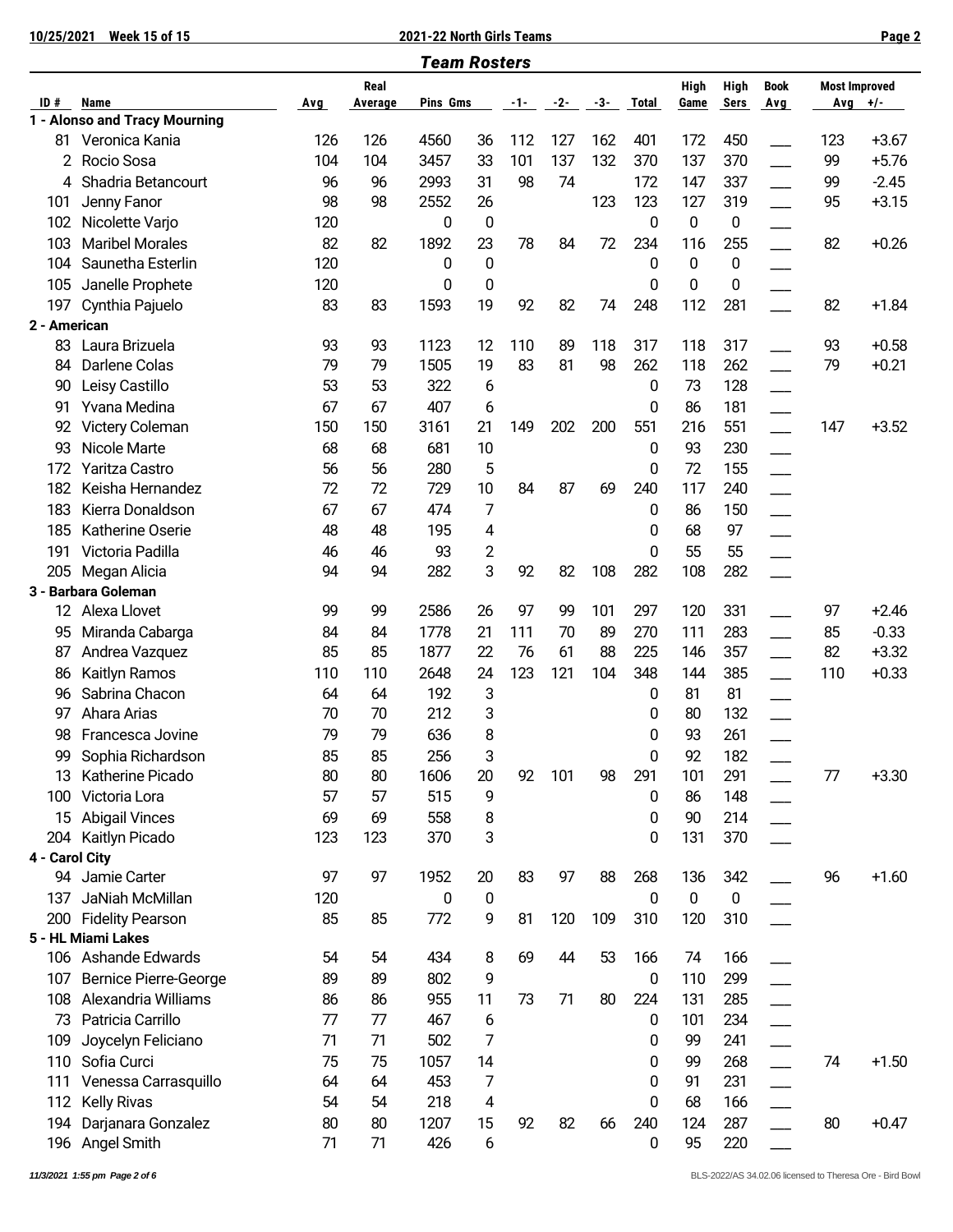| 10/25/2021                | <b>Week 15 of 15</b>                  |                                 | 2021-22 North Girls Teams |              |    |           |            |     |              |      |      | Page 3                   |     |                      |
|---------------------------|---------------------------------------|---------------------------------|---------------------------|--------------|----|-----------|------------|-----|--------------|------|------|--------------------------|-----|----------------------|
|                           |                                       | Real<br>Pins Gms<br>$-2 - -3 -$ |                           |              |    |           |            |     |              |      | High | <b>Book</b>              |     | <b>Most Improved</b> |
| ID#                       | Name<br>6 - HL Gardens                | <b>Avg</b>                      | Average                   |              |    | $-1-$     |            |     | <b>Total</b> | Game | Sers | <b>Avg</b>               |     | Avg $+/-$            |
| 138                       | Diana Orozco                          | 51                              | 51                        | 205          | 4  |           |            |     | 0            | 57   | 57   |                          |     |                      |
| 30                        | Erika Enriquez                        | 79                              | 79                        | 1278         | 16 | 94        | 74         |     | 168          | 102  | 267  |                          | 79  | $+0.88$              |
| 139                       | Tiffanni Galdamez                     | 71                              | 71                        | 644          | 9  |           |            | 79  | 79           | 83   | 222  |                          |     |                      |
| 29                        | Isabella Palacios                     | 104                             | 104                       | 2501         | 24 | 69        | 121        | 128 | 318          | 134  | 358  |                          | 96  | $+8.21$              |
| 26                        | Samelis Sanz                          | 91                              | 91                        | 1911         | 21 | 101       | 81         | 125 | 307          | 131  | 324  |                          | 80  | $+11.00$             |
| 140                       | Jasmine Gispert                       | 68                              | 68                        | 827          | 12 |           |            | 79  | 79           | 82   | 215  |                          | 68  | $+0.92$              |
| 141                       | Nicole Rodriguez                      | 67                              | 67                        | 672          | 10 |           |            | 66  | 66           | 84   | 146  |                          |     |                      |
| 142                       | Elizabeth Maranle                     | 83                              | 83                        | 1420         | 17 | 100       | 75         |     | 175          | 115  | 327  |                          | 84  | $-0.47$              |
| 167                       | Lorena Curiel                         | 84                              | 84                        | 1262         | 15 | 95        | 73         |     | 168          | 113  | 286  |                          | 81  | $+3.13$              |
| 190                       |                                       |                                 | 68                        | 272          |    |           |            |     |              |      |      |                          |     |                      |
|                           | Yaelis Molina                         | 68                              |                           |              | 4  |           |            |     | 0            | 101  | 226  |                          |     |                      |
| 23                        | 7 - Michael Krop<br>Rebecca Vainstein | 103                             | 103                       | 1340         | 13 | 98        | 85         |     | 183          | 130  | 315  |                          | 104 | $-0.92$              |
|                           |                                       |                                 | 105                       |              | 28 |           |            |     | 348          | 139  |      |                          | 109 |                      |
| 32                        | Mai-Lisa Atis                         | 105                             | 101                       | 2951<br>2437 | 24 | 106<br>94 | 109<br>115 | 133 | 312          | 145  | 370  |                          | 100 | $-3.61$              |
| 33                        | Alysa Marquez                         | 101                             |                           |              |    |           |            | 103 |              |      | 349  |                          |     | $+1.54$              |
| 113                       | Sagine Atis                           | 86                              | 86                        | 1557         | 18 |           |            | 128 | 128          | 128  | 279  |                          | 82  | $+4.50$              |
| 25                        | Sophia Palmeiro                       | 101                             | 101                       | 611          | 6  |           |            |     | 0            | 119  | 321  |                          |     |                      |
| 168                       | Sophia Platonov                       | 107                             | 107                       | 2047         | 19 | 103       | 96         | 111 | 310          | 139  | 330  | $\overline{\phantom{a}}$ | 108 | $-0.26$              |
| 169                       | Z'Miah Moss                           | 57                              | 57                        | 229          | 4  |           |            |     | 0            | 64   | 176  |                          |     |                      |
| 24                        | <b>Thalia Nelson</b>                  | 137                             | 137                       | 2887         | 21 | 156       | 127        | 113 | 396          | 166  | 462  |                          | 136 | $+1.48$              |
| 170                       | Chelsea Dorisca                       | 63                              | 63                        | 382          | 6  |           |            |     | 0            | 83   | 138  |                          |     |                      |
| 171                       | Brianna Saintolien                    | 54                              | 54                        | 328          | 6  |           |            |     | 0            | 66   | 111  |                          |     |                      |
| 8 - Hialeah               |                                       |                                 |                           |              |    |           |            |     |              |      |      |                          |     |                      |
| 114                       | Jeanethe Sanchez                      | 62                              | 62                        | 1186         | 19 | 56        | 81         | 82  | 219          | 86   | 240  |                          | 53  | $+9.42$              |
| 115                       | <b>Melany Borges</b>                  | 66                              | 66                        | 1595         | 24 | 78        | 80         | 83  | 241          | 85   | 241  |                          | 62  | $+4.46$              |
| 116                       | Mia Rubio                             | 67                              | 67                        | 815          | 12 |           |            |     | 0            | 82   | 221  |                          | 67  | $+0.92$              |
| 117                       | Jade Dorta                            | 85                              | 85                        | 1700         | 20 | 125       | 104        | 98  | 327          | 125  | 327  |                          | 75  | $+10.00$             |
| 118                       | Jennifer Suarez                       | 94                              | 94                        | 1993         | 21 | 103       | 125        | 90  | 318          | 144  | 346  |                          | 89  | $+5.90$              |
| 155                       | Joana Dobal                           | 91                              | 91                        | 2184         | 24 | 113       | 84         | 112 | 309          | 120  | 309  |                          | 88  | $+3.00$              |
| 156                       | Dosamor Camas                         | 51                              | 51                        | 466          | 9  |           |            |     | 0            | 64   | 124  |                          |     |                      |
| 9 - Central<br>$\epsilon$ |                                       |                                 |                           |              |    |           |            |     |              |      |      |                          |     |                      |
| 46                        | Makayla Brown                         | 65                              | 65                        | 196          | 3  |           |            |     | 0            | 87   | 196  |                          |     |                      |
| 143                       | Jahzalia King                         | 61                              | 61                        | 867          | 14 |           |            |     | 0            | 88   | 212  |                          | 60  | $+1.93$              |
| 144                       | Daijia Lopez                          | 77                              | 77                        | 389          | 5  |           |            |     | 0            | 93   | 248  |                          |     |                      |
| 145                       | Victoria Francois                     | 71                              | 71                        | 997          | 14 |           |            |     | 0            | 115  | 296  |                          | 64  | $+7.21$              |
| 146                       | Ty'Kierria Blakshar                   | 74                              | 74                        | 1048         | 14 |           |            |     | 0            | 94   | 257  |                          | 73  | $+1.86$              |
| 44                        | Joy Williams                          | 56                              | 56                        | 508          | 9  |           |            |     | 0            | 89   | 227  |                          |     |                      |
| 45                        | Keisha St. Joy                        | 79                              | 79                        | 238          | 3  |           |            |     | 0            | 89   | 238  |                          |     |                      |
| 147                       | Felisha Casimir                       | 56                              | 56                        | 448          | 8  |           |            |     | 0            | 73   | 162  |                          |     |                      |
| 148                       | Francelia Casimir                     | 61                              | 61                        | 556          | 9  |           |            |     | 0            | 68   | 183  |                          |     |                      |
| 203                       | Melyntsh Burton                       | 53                              | 53                        | 107          | 2  |           |            |     | 0            | 68   | 107  |                          |     |                      |
|                           | 10 - Miami Beach                      |                                 |                           |              |    |           |            |     |              |      |      |                          |     |                      |
| 150                       | Carolyn Bartroff                      | 67                              | 67                        | 1283         | 19 | 42        |            | 106 | 148          | 106  | 236  |                          | 67  | $+0.53$              |
| 151                       | Elle Lignaroio                        | 47                              | 47                        | 525          | 11 |           | 37         |     | 37           | 87   | 140  |                          |     |                      |
| 152                       | Jeyan Boyaciyilmaz                    | 69                              | 69                        | 1667         | 24 | 58        |            | 101 | 159          | 101  | 251  |                          | 64  | $+5.46$              |
| 153                       | Sofia Aranda                          | 97                              | 97                        | 2641         | 27 | 104       | 123        | 92  | 319          | 135  | 323  |                          | 90  | $+7.81$              |
| 186                       | Phaedra Toney                         | 71                              | 71                        | 1566         | 22 | 96        | 93         | 61  | 250          | 96   | 250  |                          | 64  | $+7.18$              |
| 187                       | Faith Toney                           | 67                              | 67                        | 1346         | 20 | 68        | 102        | 68  | 238          | 102  | 238  |                          | 64  | $+3.30$              |
| 188                       | Natasha Freitas                       | 55                              | 55                        | 498          | 9  |           | 37         |     | 37           | 72   | 195  |                          |     |                      |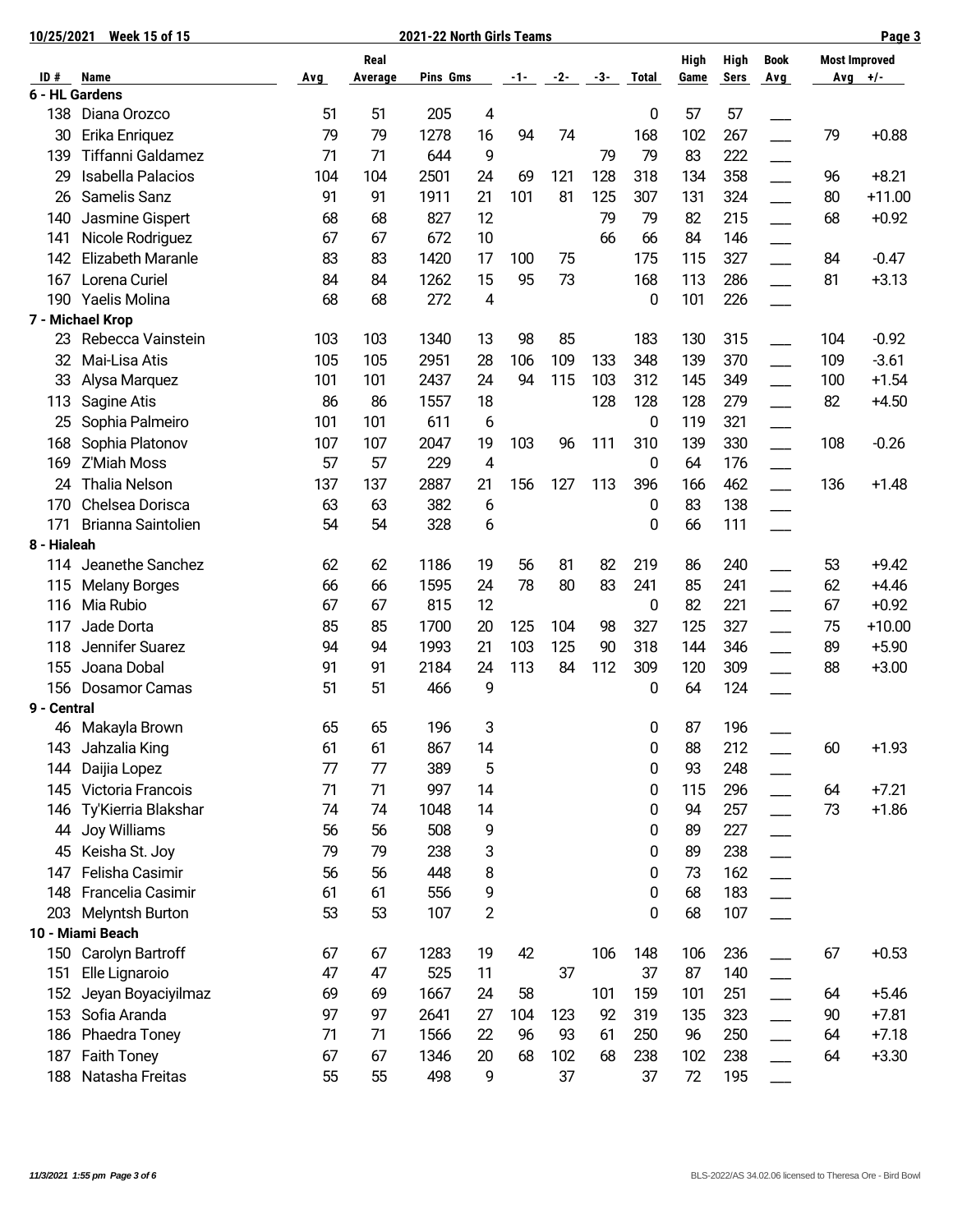|             | 10/25/2021<br><b>Week 15 of 15</b>      |          | 2021-22 North Girls Teams |             |                |          |          |     |              |              |              |                          |     | Page 4                                                   |
|-------------|-----------------------------------------|----------|---------------------------|-------------|----------------|----------|----------|-----|--------------|--------------|--------------|--------------------------|-----|----------------------------------------------------------|
| ID#         | Name                                    | Avg      | Real<br>Average           | Pins Gms    |                | -1-      | $-2-$    | -3- | <b>Total</b> | High<br>Game | High<br>Sers | <b>Book</b><br>Avg       |     | <b>Most Improved</b><br>Avg $+/-$                        |
|             | 11 - Miami Springs                      |          |                           |             |                |          |          |     |              |              |              |                          |     |                                                          |
| 162         | Lazara Ortega                           | 76       | 76                        | 381         | 5              |          |          |     | 0            | 86           | 251          |                          |     |                                                          |
| 163         | <b>Britney Perez</b>                    | 51       | 51                        | 571         | 11             | 35       | 61       | 48  | 144          | 72           | 149          |                          |     |                                                          |
| 164         | <b>Kellie Diaz</b>                      | 55       | 55                        | 1271        | 23             | 76       | 74       | 49  | 199          | 92           | 202          | $\overline{\phantom{a}}$ | 46  | $+9.26$                                                  |
| 165         | Giuliana Marrero                        | 73       | 73                        | 589         | 8              |          |          |     | 0            | 109          | 240          |                          |     |                                                          |
| 166         | Suliana Escoto                          | 89       | 89                        | 2062        | 23             | 72       | 96       | 74  | 242          | 126          | 310          |                          | 88  | $+1.65$                                                  |
| 175         | Caroline Bonilla                        | 48       | 48                        | 291         | 6              |          |          |     | 0            | 65           | 162          |                          |     |                                                          |
| 176         | Ashley Edwards                          | 120      |                           | 0           | 0              |          |          |     | 0            | $\mathbf 0$  | 0            |                          |     |                                                          |
| 177         | Kaitlyn Gomez                           | 77       | 77                        | 1400        | 18             | 61       | 69       | 69  | 199          | 116          | 313          |                          | 81  | $-3.22$                                                  |
| 178         | Summer Sanchez                          | 51       | 51                        | 154         | 3              |          |          |     | 0            | 64           | 154          |                          |     |                                                          |
| 179         | Emily Vasallo                           | 120      |                           | 0           | 0              |          |          |     | 0            | $\pmb{0}$    | 0            |                          |     |                                                          |
| 193         | Nikole Bergen                           | 81       | 81                        | 980         | 12             | 76       | 59       | 86  | 221          | 105          | 294          |                          | 81  | $+0.67$                                                  |
|             | 12 - No. Miami                          |          |                           |             |                |          |          |     |              |              |              |                          |     |                                                          |
| 119         | Juliana Orelus                          | 56       | 56                        | 168         | 3              |          |          |     | 0            | 76           | 168          |                          |     |                                                          |
| 120         | Kindia Janvier                          | 73       | 73                        | 1102        | 15             |          |          |     | 0            | 97           | 259          |                          | 70  | $+3.47$                                                  |
| 121         | <b>Brianna Phillippe</b>                | 45       | 45                        | 271         | 6              |          |          |     | 0            | 71           | 126          |                          |     |                                                          |
| 122         | <b>Bernardine Leonard</b>               | 57       | 57                        | 976         | 17             |          |          |     | 0            | 88           | 198          |                          | 56  | $+1.41$                                                  |
| 123         | Cindy Jean-Paul                         | 64       | 64                        | 842         | 13             |          |          |     | 0            | 82           | 219          |                          | 64  | $+0.77$                                                  |
| 124         | Loany Lopez                             | 90       | 90                        | 2167        | 24             |          |          |     | 0            | 129          | 322          |                          | 87  | $+3.29$                                                  |
| 125         | Gabriela Botero                         | 69       | 69                        | 1322        | 19             |          |          |     | 0            | 95           | 256          |                          | 64  | $+5.58$                                                  |
| 126         | Sariyah Jean-Baptiste                   | 52       | 52                        | 367         | 7              |          |          |     | 0            | 70           | 115          | $\overline{\phantom{0}}$ |     |                                                          |
| 149         | Tamia Fredrick                          | 72       | 72                        | 801         | 11             |          |          |     | 0            | 109          | 245          |                          |     |                                                          |
| 181         | <b>Isis Severe</b>                      | 54       | 54                        | 271         | 5              |          |          |     | 0            | 72           | 145          |                          |     |                                                          |
|             | 13 - Ronald Reagan                      |          |                           |             |                |          |          |     |              |              |              |                          |     |                                                          |
| 127         | Florencia Merlino                       | 121      | 121                       | 3635        | 30             | 122      | 131      | 101 | 354          | 160          | 432          |                          | 116 | $+5.17$                                                  |
| 128         | Sofia Vegas                             | 74       | 74                        | 2220        | 30             | 73       | 72       | 75  | 220          | 114          | 284          |                          | 61  | $+13.00$                                                 |
| 129         | Vanessa Irazabal                        | 102      | 102                       | 2457        | 24             | 124      | 121      | 100 | 345          | 144          | 359          | $\overline{\phantom{a}}$ | 100 | $+2.38$                                                  |
| 130         | Gabriella Porras                        | 108      | 108                       | 2933        | 27             | 102      | 104      | 103 | 309          | 147          | 391          |                          | 104 | $+4.63$                                                  |
| 161         | Sofia Godoy                             | 71       | 71                        | 1571        | 22             | 62       | 94       | 74  | 230          | 94           | 240          |                          | 71  | $+0.41$                                                  |
| 180         | Daniela Eguino                          | 54       | 54                        | 435         | 8              |          |          |     | 0            | 88           | 217          |                          |     |                                                          |
|             | 14 - Miami High<br>59 Tiffany Rodriguez |          |                           |             |                |          |          |     |              |              |              |                          |     |                                                          |
| 131         | Issabela Martinez                       | 70<br>53 | 70<br>53                  | 1474<br>585 | 21<br>11       | 86<br>77 | 71<br>64 | 90  | 247<br>141   | 104<br>77    | 256<br>164   |                          | 62  | $+8.19$                                                  |
|             |                                         | 73       | 73                        | 1537        | 21             | 81       |          |     | 262          | 128          |              |                          | 66  | $+7.19$                                                  |
| 132         | Ashley Ferrera                          |          | 88                        |             |                | 89       | 83       | 98  |              |              | 262          |                          | 85  |                                                          |
| 57<br>154   | Henessie Mena<br>Angelina Carias        | 88<br>49 | 49                        | 1588<br>349 | 18<br>7        |          | 72<br>68 | 82  | 243<br>68    | 125<br>81    | 325<br>146   |                          |     | $+3.22$                                                  |
| 206         | Samirah Lens                            | 87       | 87                        | 262         | 3              | 96       | 82       | 84  | 262          | 96           | 262          |                          |     |                                                          |
|             | 15 - JC Bermudez                        |          |                           |             |                |          |          |     |              |              |              |                          |     |                                                          |
| 157         | Daniela Chirinos                        | 69       | 69                        | 1041        | 15             |          |          |     | 0            | 102          | 251          |                          | 65  | $+4.40$                                                  |
| 158         | <b>Ruth Fallon</b>                      | 59       | 59                        | 178         | 3              |          |          |     | 0            | 70           | 178          |                          |     |                                                          |
| 159         | Adriana Flores                          | 50       | 50                        | 763         | 15             |          |          |     | 0            | 79           | 195          |                          | 51  | $-0.13$                                                  |
| 160         | Valeria Loaiza                          | 82       | 82                        | 1484        | 18             |          |          |     | 0            | 114          | 319          |                          | 76  | $+6.44$                                                  |
| 192         | <b>Grace Middleton</b>                  | 64       | 64                        | 769         | 12             |          |          |     | 0            | 94           | 237          |                          | 64  | $+0.08$                                                  |
| 202         | <b>Camily Pidre</b>                     | 80       | 80                        | 242         | 3              |          |          |     | 0            | 94           | 242          |                          |     |                                                          |
| 16 - Edison |                                         |          |                           |             |                |          |          |     |              |              |              |                          |     |                                                          |
| 133         | <b>Natalie Anne Charles</b>             | 91       | 91                        | 455         | 5              |          |          |     | 0            | 111          | 209          |                          |     |                                                          |
| 134         | Jean Fedlyne                            | 53       | 53                        | 587         | 11             | 48       | 53       | 76  | 177          | 76           | 177          |                          |     |                                                          |
| 135         | <b>Myley Paul</b>                       | 68       | 68                        | 885         | 13             | 59       | 71       | 81  | 211          | 96           | 211          |                          | 67  | $+1.08$                                                  |
| 136         | Paris Butler                            | 59       | 59                        | 59          | $\mathbf{1}$   |          |          |     | 0            | 59           | 59           |                          |     |                                                          |
| 173         | Kaliya Charles                          | 81       | 81                        | 573         | 7              | 91       | 94       | 89  | 274          | 110          | 274          |                          |     |                                                          |
| 174         | Joann Gilmore                           | 50       | 50                        | 101         | $\overline{c}$ |          |          |     | 0            | 62           | 101          |                          |     |                                                          |
| 189         | Limmah Walker                           | 69       | 69                        | 209         | 3              |          |          |     | 0            | 77           | 209          |                          |     |                                                          |
| 195         | Keisha Voltaire                         | 94       | 94                        | 659         | 7              | 101      | 86       | 108 | 295          | 108          | 295          |                          |     |                                                          |
|             | 11/3/2021 1:55 pm Page 4 of 6           |          |                           |             |                |          |          |     |              |              |              |                          |     | BLS-2022/AS 34.02.06 licensed to Theresa Ore - Bird Bowl |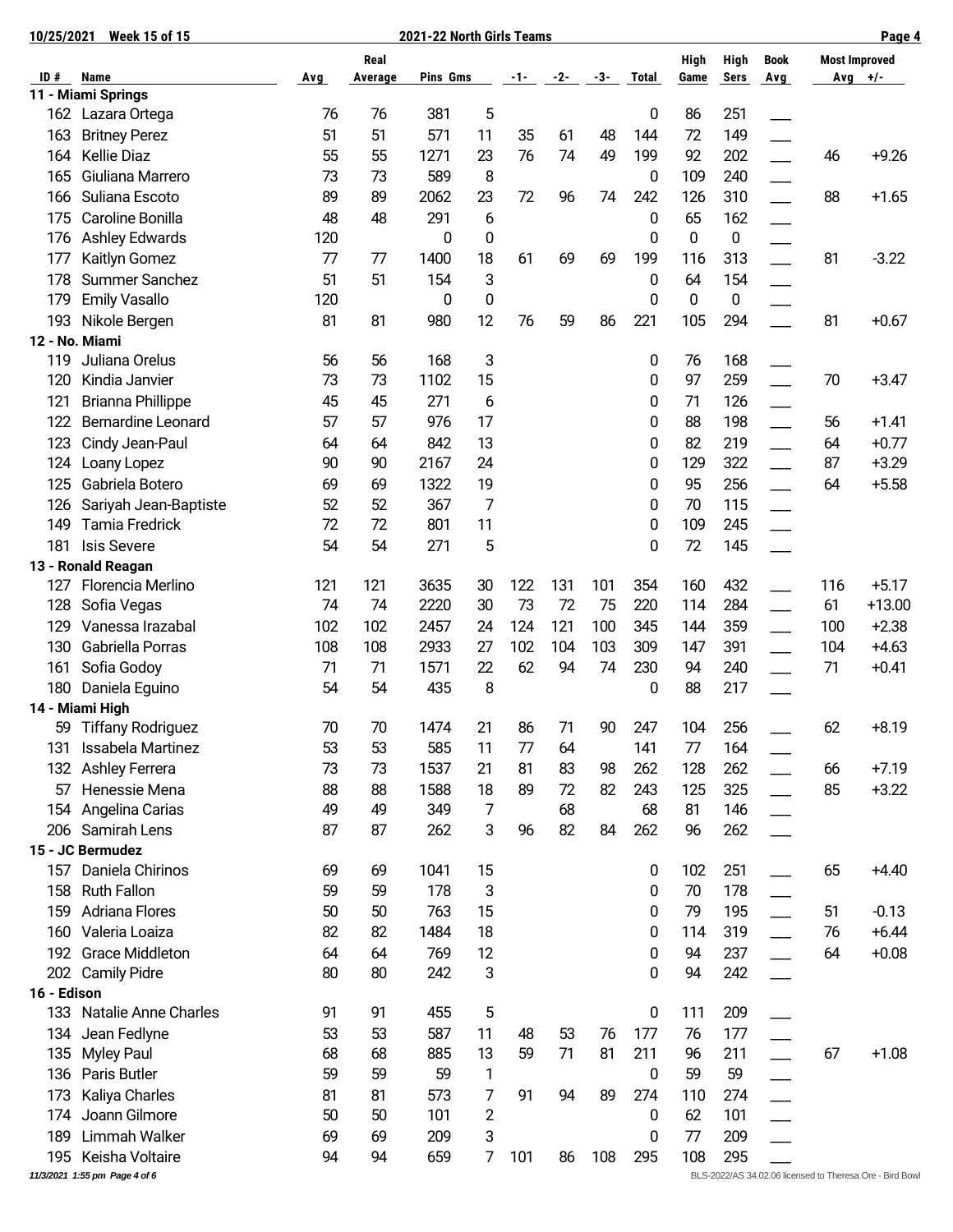| 10/25/2021   | <b>Week 15 of 15</b> |            |         | 2021-22 North Girls Teams |                  |            |       |       |                  |             |             | Page 5               |
|--------------|----------------------|------------|---------|---------------------------|------------------|------------|-------|-------|------------------|-------------|-------------|----------------------|
|              |                      |            | Real    |                           |                  |            |       |       | High             | High        | <b>Book</b> | <b>Most Improved</b> |
| ID#          | <b>Name</b>          | <b>Avg</b> | Average | Pins Gms                  |                  | $-1 - 2 -$ | $-3-$ | Total | Game             | <b>Sers</b> | <b>Avg</b>  | $Avg$ +/-            |
| 17 - Vacancy |                      |            |         |                           |                  |            |       |       |                  |             |             |                      |
|              | 14 VACANT            | 120        |         | 0                         | $\boldsymbol{0}$ |            |       | 0     | $\pmb{0}$        | 0           |             |                      |
|              | 36 VACANT            | 120        |         | 0                         | 0                |            |       | 0     | 0                | 0           |             |                      |
|              | 37 VACANT            | 120        |         | 0                         | 0                |            |       | 0     | 0                | 0           |             |                      |
|              | 38 VACANT            | 120        |         | 0                         | 0                |            |       | 0     | 0                | 0           |             |                      |
|              | 39 VACANT            | 120        |         | 0                         | $\mathbf 0$      |            |       | 0     | 0                | 0           |             |                      |
| 18 - Vacancy |                      |            |         |                           |                  |            |       |       |                  |             |             |                      |
|              | 40 VACANT            | 120        |         | 0                         | 0                |            |       | 0     | 0                | 0           |             |                      |
|              | 41 VACANT            | 120        |         | 0                         | 0                |            |       | 0     | 0                | 0           |             |                      |
| 47           | <b>VACANT</b>        | 120        |         | 0                         | 0                |            |       | 0     | 0                | 0           |             |                      |
|              | 48 VACANT            | 120        |         | 0                         | 0                |            |       | 0     | 0                | 0           |             |                      |
|              | 49 VACANT            | 120        |         | 0                         | 0                |            |       | 0     | 0                | 0           |             |                      |
| 19 - Vacancy |                      |            |         |                           |                  |            |       |       |                  |             |             |                      |
|              | 50 VACANT            | 120        |         | 0                         | 0                |            |       | 0     | $\boldsymbol{0}$ | 0           |             |                      |
|              | 54 VACANT            | 120        |         | 0                         | 0                |            |       | 0     | 0                | 0           |             |                      |
|              | 60 VACANT            | 120        |         | 0                         | 0                |            |       | 0     | 0                | 0           |             |                      |
|              | 61 VACANT            | 120        |         | 0                         | 0                |            |       | 0     | 0                | 0           |             |                      |
|              | 75 VACANT            | 120        |         | 0                         | $\boldsymbol{0}$ |            |       | 0     | 0                | 0           |             |                      |
| 20 - Vacancy |                      |            |         |                           |                  |            |       |       |                  |             |             |                      |
|              | 76 VACANT            | 120        | 111     | 111                       | 1                |            |       | 0     | 111              | 111         |             |                      |
|              | 77 VACANT            | 120        |         | 0                         | 0                |            |       | 0     | $\boldsymbol{0}$ | 0           |             |                      |
|              | 78 VACANT            | 120        |         | 0                         | 0                |            |       | 0     | 0                | 0           |             |                      |
| 79           | <b>VACANT</b>        | 120        |         | 0                         | 0                |            |       | 0     | 0                | 0           |             |                      |
|              | 80 VACANT            | 120        |         | 0                         | 0                |            |       | 0     | 0                | 0           |             |                      |
|              |                      |            |         |                           |                  |            |       |       |                  |             |             |                      |

# *Temporary Substitutes Division 1: Enter Div Label*

# **ZH** Division 1: Enter Div Label

|                                                |     |              |              | <b>High</b>  | <b>High</b>  |     |     |     |                                                         |
|------------------------------------------------|-----|--------------|--------------|--------------|--------------|-----|-----|-----|---------------------------------------------------------|
| Name                                           | Avg | Pins Gms     |              | Game         | Sers         | -1- | -2- | -3- | <b>Total</b>                                            |
| Daniela A.                                     | 120 | 0            | $\Omega$     | 0            | 0            |     |     |     | $\Omega$                                                |
| Jada Ali                                       | 120 | 0            | $\Omega$     | 0            | 0            |     |     |     | 0                                                       |
| <b>Christine Alvarez</b>                       | 120 | <sup>0</sup> | O            | 0            | O            |     |     |     |                                                         |
| Jessica Becker                                 | 120 | <sup>0</sup> | <sup>0</sup> | 0            | O            |     |     |     |                                                         |
| Tamoi Byars                                    | 120 | O            | U            | <sup>0</sup> | O            |     |     |     |                                                         |
| Genesis Carballo                               | 120 | 0            | 0            | 0            | 0            |     |     |     |                                                         |
| <b>Melanie Carderas</b>                        | 120 | 0            | 0            | $\mathbf{0}$ | 0            |     |     |     |                                                         |
| <b>Xiomara Carrion</b>                         | 120 | 0            | 0            | 0            | O            |     |     |     |                                                         |
| <b>Anne Charles</b>                            | 120 | <sup>0</sup> | 0            | $\mathbf{0}$ | 0            |     |     |     |                                                         |
| Vanessa Chery                                  | 120 | O            | <sup>0</sup> | <sup>0</sup> | O            |     |     |     |                                                         |
| Megan Costa                                    | 120 | 0            | 0            | 0            | 0            |     |     |     |                                                         |
| Nyla Crawford                                  | 120 | 0            | 0            | 0            | O            |     |     |     |                                                         |
| Samantha Feliciano                             | 120 | 0            | 0            | 0            | 0            |     |     |     |                                                         |
| Alexandra G.                                   | 120 | 0            | 0            | $\mathbf{0}$ | O            |     |     |     | n                                                       |
| Arianna Gibson                                 | 120 | O            | <sup>0</sup> | $\mathbf{0}$ | O            |     |     |     |                                                         |
| Abygail Gonzalez                               | 120 | 0            | 0            | 0            | O            |     |     |     |                                                         |
| Annabella Grosfeld                             | 120 | <sup>0</sup> | <sup>0</sup> | $\mathbf{0}$ | O            |     |     |     | n                                                       |
| Ava Grosfeld                                   | 120 | 0            | 0            | 0            | 0            |     |     |     | <sup>0</sup>                                            |
| Adriana Haber                                  | 120 | 0            | 0            | $\mathbf{0}$ | $\mathbf{0}$ |     |     |     |                                                         |
| <b>Beatriz I Don't Know</b>                    | 120 | 0            | U            | $\mathbf{0}$ | O            |     |     |     |                                                         |
| Caniya I Don't Know                            | 120 | O            | <sup>0</sup> | 0            | O            |     |     |     |                                                         |
| Jessica I Don't Know                           | 120 | 0            | <sup>0</sup> | 0            | O            |     |     |     | n                                                       |
| Ronnisha I Don't Know                          | 120 | 0            | 0            | $\mathbf{0}$ | 0            |     |     |     |                                                         |
| Vernante Jacques-Louis                         | 120 | 0            | 0            | 0            | O            |     |     |     |                                                         |
| Fedlyne Jaen                                   | 120 | O            | <sup>0</sup> | <sup>0</sup> | O            |     |     |     |                                                         |
| Adeja Johnson                                  | 120 | O            | <sup>0</sup> | 0            | O            |     |     |     |                                                         |
| Celine Jose                                    | 120 | 0            | 0            | $\mathbf{0}$ | 0            |     |     |     |                                                         |
| Esther Joseph                                  | 120 | $\mathbf{0}$ | 0            | $\mathbf{0}$ | 0            |     |     |     |                                                         |
| Francine Joseph                                | 120 | 0            | 0            | 0            | 0            |     |     |     |                                                         |
| Kaylee Lopez                                   | 120 | 0            | 0            | 0            | O            |     |     |     |                                                         |
| Gabriela Lora<br>11/3/2021 1:55 pm Page 5 of 6 | 120 | 0            | $\Omega$     | 0            | 0            |     |     |     | BLS-2022/AS 34.02.06 licensed to Theresa Ore - Bird Bow |